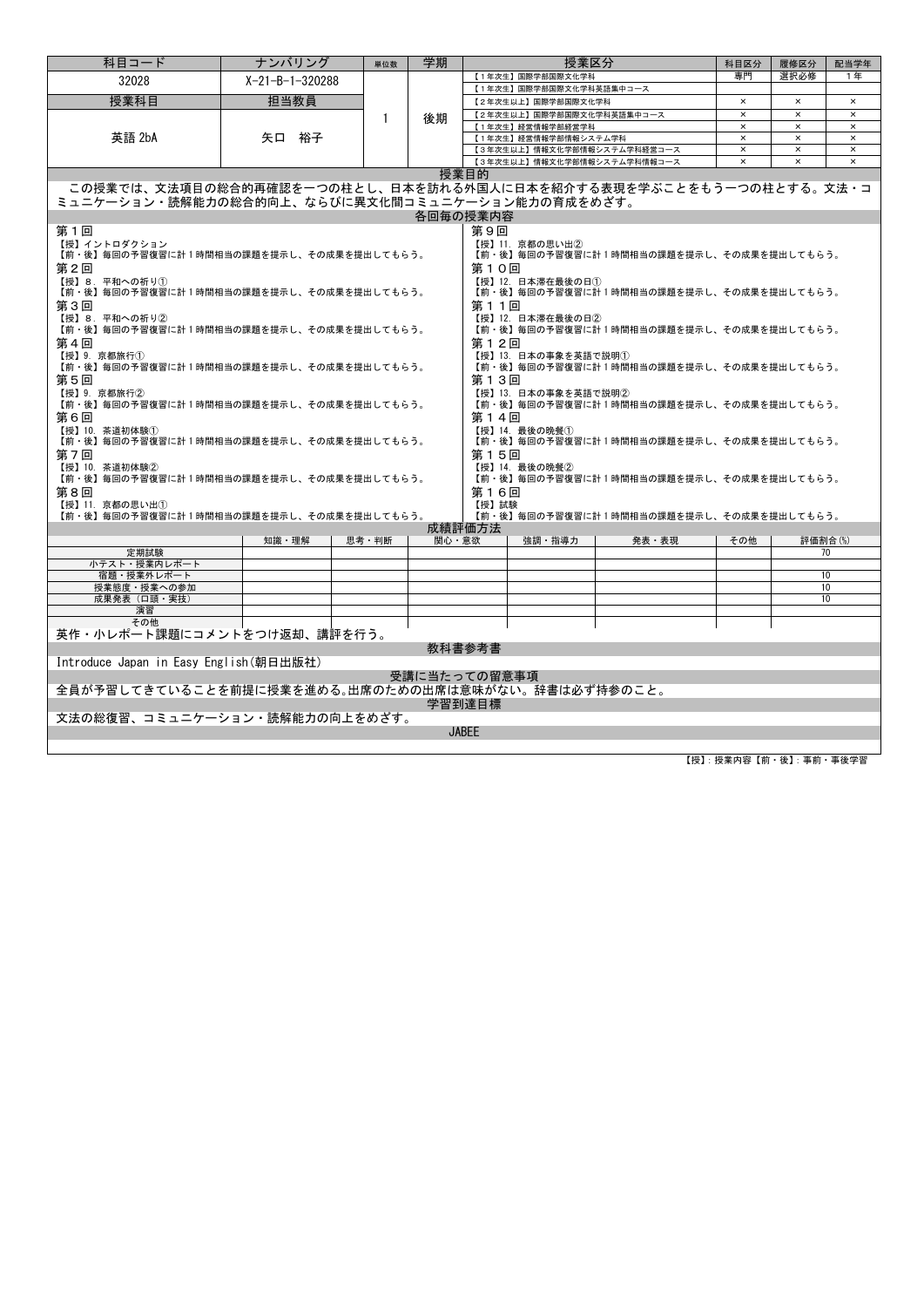| 科目コード                                                                                                           | ナンバリング                                                                                                                                                                                               | 単位数   | 学期    | 授業区分                                                                                             |       | 科目区分                    | 履修区分                      | 配当学年                       |  |  |  |
|-----------------------------------------------------------------------------------------------------------------|------------------------------------------------------------------------------------------------------------------------------------------------------------------------------------------------------|-------|-------|--------------------------------------------------------------------------------------------------|-------|-------------------------|---------------------------|----------------------------|--|--|--|
| 32028                                                                                                           | $X-21-B-1-320288$                                                                                                                                                                                    |       |       | 【1年次生】国際学部国際文化学科                                                                                 |       | 専門                      | 選択必修                      | 1 年                        |  |  |  |
| 授業科目                                                                                                            | 担当教員                                                                                                                                                                                                 |       |       | 【1年次生】国際学部国際文化学科英語集中コース<br>【2年次生以上】国際学部国際文化学科                                                    |       | $\pmb{\times}$          | $\times$                  | $\times$                   |  |  |  |
|                                                                                                                 |                                                                                                                                                                                                      | 1     | 後期    | 【2年次生以上】国際学部国際文化学科英語集中コース                                                                        |       | $\pmb{\times}$          | $\times$                  | $\pmb{\times}$             |  |  |  |
|                                                                                                                 |                                                                                                                                                                                                      |       |       | 【1年次生】経営情報学部経営学科                                                                                 |       | $\times$                | $\times$                  | $\times$                   |  |  |  |
| 英語 2bB                                                                                                          | 本間 多香子                                                                                                                                                                                               |       |       | 【1年次生】経営情報学部情報システム学科                                                                             |       | $\overline{\mathbf{x}}$ | $\boldsymbol{\mathsf{x}}$ | $\boldsymbol{\mathsf{x}}$  |  |  |  |
|                                                                                                                 |                                                                                                                                                                                                      |       |       | 【3年次生以上】情報文化学部情報システム学科経営コース<br>【3年次生以上】情報文化学部情報システム学科情報コース                                       |       | $\times$<br>$\times$    | $\times$<br>$\times$      | $\pmb{\times}$<br>$\times$ |  |  |  |
|                                                                                                                 |                                                                                                                                                                                                      |       |       | 授業目的                                                                                             |       |                         |                           |                            |  |  |  |
| 現代の社会問題について書かれた文章を読むことにより、英語の読解力を身につけることと、高度な語学運用力を持って異文化理解の精神を研ぎ澄                                              |                                                                                                                                                                                                      |       |       |                                                                                                  |       |                         |                           |                            |  |  |  |
|                                                                                                                 | まし、国際社会なる多文化状況にあってポジティブに協調的にネットワークを拡張していく意欲と能力を身につける。                                                                                                                                                |       |       |                                                                                                  |       |                         |                           |                            |  |  |  |
|                                                                                                                 | 各回毎の授業内容                                                                                                                                                                                             |       |       |                                                                                                  |       |                         |                           |                            |  |  |  |
| 第1回                                                                                                             |                                                                                                                                                                                                      |       |       | 第9回                                                                                              |       |                         |                           |                            |  |  |  |
| 【授】 説明 Chapter 1 Things Young People are Less Interested in<br>【前・後】予習 30 分。復習 30 分。あらかじめ授業で扱うところを読み、問題を解く。また間違 |                                                                                                                                                                                                      |       |       | 【授】Chapter 9 Rethinking University Education<br>【前・後】予習 30 分。復習 30 分。あらかじめ授業で扱うところを読み、問題を解く。また間違 |       |                         |                           |                            |  |  |  |
| えたところを中心に復習する。                                                                                                  |                                                                                                                                                                                                      |       |       | えたところを中心に復習する。                                                                                   |       |                         |                           |                            |  |  |  |
| 第2回                                                                                                             |                                                                                                                                                                                                      |       |       | 第10回                                                                                             |       |                         |                           |                            |  |  |  |
| 【授】 Chapter 2 What's in Your Name?                                                                              |                                                                                                                                                                                                      |       |       | 【授】 Chapter 10 Graffiti - Is It Artistic Expression?                                             |       |                         |                           |                            |  |  |  |
| 【前・後】予習 30 分。復習 30 分。あらかじめ授業で扱うところを読み、問題を解く。また間違<br>えたところを中心に復習する。                                              |                                                                                                                                                                                                      |       |       | 【前・後】予習 30 分。復習 30 分。あらかじめ授業で扱うところを読み、問題を解く。また間違<br>えたところを中心に復習する。                               |       |                         |                           |                            |  |  |  |
| 第3回                                                                                                             |                                                                                                                                                                                                      |       |       | 第11回                                                                                             |       |                         |                           |                            |  |  |  |
| 【授】 Chapter 3 THrowing It All Away the Danshari Boom                                                            |                                                                                                                                                                                                      |       |       | 【授】Chapter 11 Asian Dust and PM 2.5 - A Deadly Mix                                               |       |                         |                           |                            |  |  |  |
| 【前・後】予習 30 分。復習 30 分。あらかじめ授業で扱うところを読み、問題を解く。また間違<br>えたところを中心に復習する。                                              |                                                                                                                                                                                                      |       |       | 【前・後】予習 30 分。復習 30 分。あらかじめ授業で扱うところを読み、問題を解く。また間違<br>えたところを中心に復習する。                               |       |                         |                           |                            |  |  |  |
| 第4回                                                                                                             |                                                                                                                                                                                                      |       |       | 第12回                                                                                             |       |                         |                           |                            |  |  |  |
| 【授】 Chapter 4 Everything Caught on Video                                                                        |                                                                                                                                                                                                      |       |       | 【授】Chapter 12 Tsunami Countermeasures                                                            |       |                         |                           |                            |  |  |  |
| 【前・後】予習 30 分。復習 30 分。あらかじめ授業で扱うところを読み、問題を解く。また間違                                                                |                                                                                                                                                                                                      |       |       | 【前・後】予習 30 分。復習 30 分。あらかじめ授業で扱うところを読み、問題を解く。また間違                                                 |       |                         |                           |                            |  |  |  |
| えたところを中心に復習する。<br>第5回                                                                                           |                                                                                                                                                                                                      |       |       | えたところを中心に復習する。<br>第13回                                                                           |       |                         |                           |                            |  |  |  |
| 【授】Chapter 5 Employers Checking Facebook                                                                        |                                                                                                                                                                                                      |       |       | 【授】Chapter 13 Bright Whitet Teeth for Everybody                                                  |       |                         |                           |                            |  |  |  |
| 【前・後】予習 30分。復習 30分。あらかじめ授業で扱うところを読み、問題を解く。また間違<br>【前・後】予習30分。復習30分。あらかじめ授業で扱うところを読み、問題を解く。また間違                  |                                                                                                                                                                                                      |       |       |                                                                                                  |       |                         |                           |                            |  |  |  |
| えたところを中心に復習する。<br>えたところを中心に復習する。                                                                                |                                                                                                                                                                                                      |       |       |                                                                                                  |       |                         |                           |                            |  |  |  |
| 第6回<br>第14回<br>【授】Chapter 6 LCCs - Low Cost Carriers<br>【授】Chapter 14 Helium in Short Supply                    |                                                                                                                                                                                                      |       |       |                                                                                                  |       |                         |                           |                            |  |  |  |
| 【前・後】予習 30 分。復習 30 分。あらかじめ授業で扱うところを読み、問題を解く。また間違<br>【前・後】予習 30 分。復習 30 分。あらかじめ授業で扱うところを読み、問題を解く。また間違            |                                                                                                                                                                                                      |       |       |                                                                                                  |       |                         |                           |                            |  |  |  |
| えたところを中心に復習する。<br>えたところを中心に復習する。                                                                                |                                                                                                                                                                                                      |       |       |                                                                                                  |       |                         |                           |                            |  |  |  |
| 第7回<br>第15回                                                                                                     |                                                                                                                                                                                                      |       |       |                                                                                                  |       |                         |                           |                            |  |  |  |
|                                                                                                                 | 【授】Chapter Young People Don't Travel Abroad<br>【授】Chapter 15 Forced Drinking at Universities<br>【前・後】予習 30 分。復習 30 分。あらかじめ授業で扱うところを読み、問題を解く。また間違<br>【前・後】予習 30 分。復習 30 分。あらかじめ授業で扱うところを読み、問題を解く。また間違 |       |       |                                                                                                  |       |                         |                           |                            |  |  |  |
| えたところを中心に復習する。                                                                                                  |                                                                                                                                                                                                      |       |       | えたところを中心に復習する。                                                                                   |       |                         |                           |                            |  |  |  |
| 第8回                                                                                                             |                                                                                                                                                                                                      |       |       | 第16回                                                                                             |       |                         |                           |                            |  |  |  |
| 【授】Chapter 8 Foreign Views of Japanese Culture<br>【前・後】予習 30 分。復習 30 分。あらかじめ授業で扱うところを読み、問題を解く。また間違              |                                                                                                                                                                                                      |       |       | 【授】期末試験<br>【前・後】試験範囲をしっかり復習して、試験に臨む。                                                             |       |                         |                           |                            |  |  |  |
| えたところを中心に復習する。                                                                                                  |                                                                                                                                                                                                      |       |       |                                                                                                  |       |                         |                           |                            |  |  |  |
|                                                                                                                 |                                                                                                                                                                                                      |       |       | 成績評価方法                                                                                           |       |                         |                           |                            |  |  |  |
| 定期試験                                                                                                            | 知識 理解                                                                                                                                                                                                | 思考·判断 | 関心・意欲 | 強調・指導力                                                                                           | 発表・表現 | その他                     | 評価割合(%)                   | 50                         |  |  |  |
| 小テスト・授業内レポート                                                                                                    |                                                                                                                                                                                                      |       |       |                                                                                                  |       |                         |                           | 20                         |  |  |  |
| 宿題・授業外レポート                                                                                                      |                                                                                                                                                                                                      |       |       |                                                                                                  |       |                         |                           |                            |  |  |  |
| 授業態度・授業への参加<br>成果発表 (口頭·実技)                                                                                     |                                                                                                                                                                                                      |       |       |                                                                                                  |       |                         |                           | 20                         |  |  |  |
| 演習                                                                                                              |                                                                                                                                                                                                      |       |       |                                                                                                  |       |                         |                           |                            |  |  |  |
| その他                                                                                                             |                                                                                                                                                                                                      |       |       |                                                                                                  |       |                         |                           | 10                         |  |  |  |
| その他:Extensive Reading(多読)として毎日英語の本を読み、『目指せ 100 万語 読書記録手帳』に読んだ本のワード数を記録し、125.000words                            |                                                                                                                                                                                                      |       |       |                                                                                                  |       |                         |                           |                            |  |  |  |
| を上限として 20%反映させます。                                                                                               |                                                                                                                                                                                                      |       |       |                                                                                                  |       |                         |                           |                            |  |  |  |
| 小テストを採点して返却し、解説を行う。<br>教科書参考書                                                                                   |                                                                                                                                                                                                      |       |       |                                                                                                  |       |                         |                           |                            |  |  |  |
| Jonathan Lynch 他: Trend Watching (成美堂)                                                                          |                                                                                                                                                                                                      |       |       |                                                                                                  |       |                         |                           |                            |  |  |  |
|                                                                                                                 |                                                                                                                                                                                                      |       |       | 受講に当たっての留意事項                                                                                     |       |                         |                           |                            |  |  |  |
| 欠席が3分の1を超えると試験資格を失う。遅刻2回で欠席1回。毎回辞書を必ず持参すること。                                                                    |                                                                                                                                                                                                      |       |       |                                                                                                  |       |                         |                           |                            |  |  |  |
| 学習到達目標                                                                                                          |                                                                                                                                                                                                      |       |       |                                                                                                  |       |                         |                           |                            |  |  |  |
| 現代社会を映し出す興味深い話題を読みながら、読み、書き、聞くことの向上を図ることをめざす。                                                                   |                                                                                                                                                                                                      |       |       |                                                                                                  |       |                         |                           |                            |  |  |  |
|                                                                                                                 |                                                                                                                                                                                                      |       |       | <b>JABEE</b>                                                                                     |       |                         |                           |                            |  |  |  |
|                                                                                                                 |                                                                                                                                                                                                      |       |       |                                                                                                  |       |                         |                           |                            |  |  |  |

【授】:授業内容【前・後】:事前・事後学習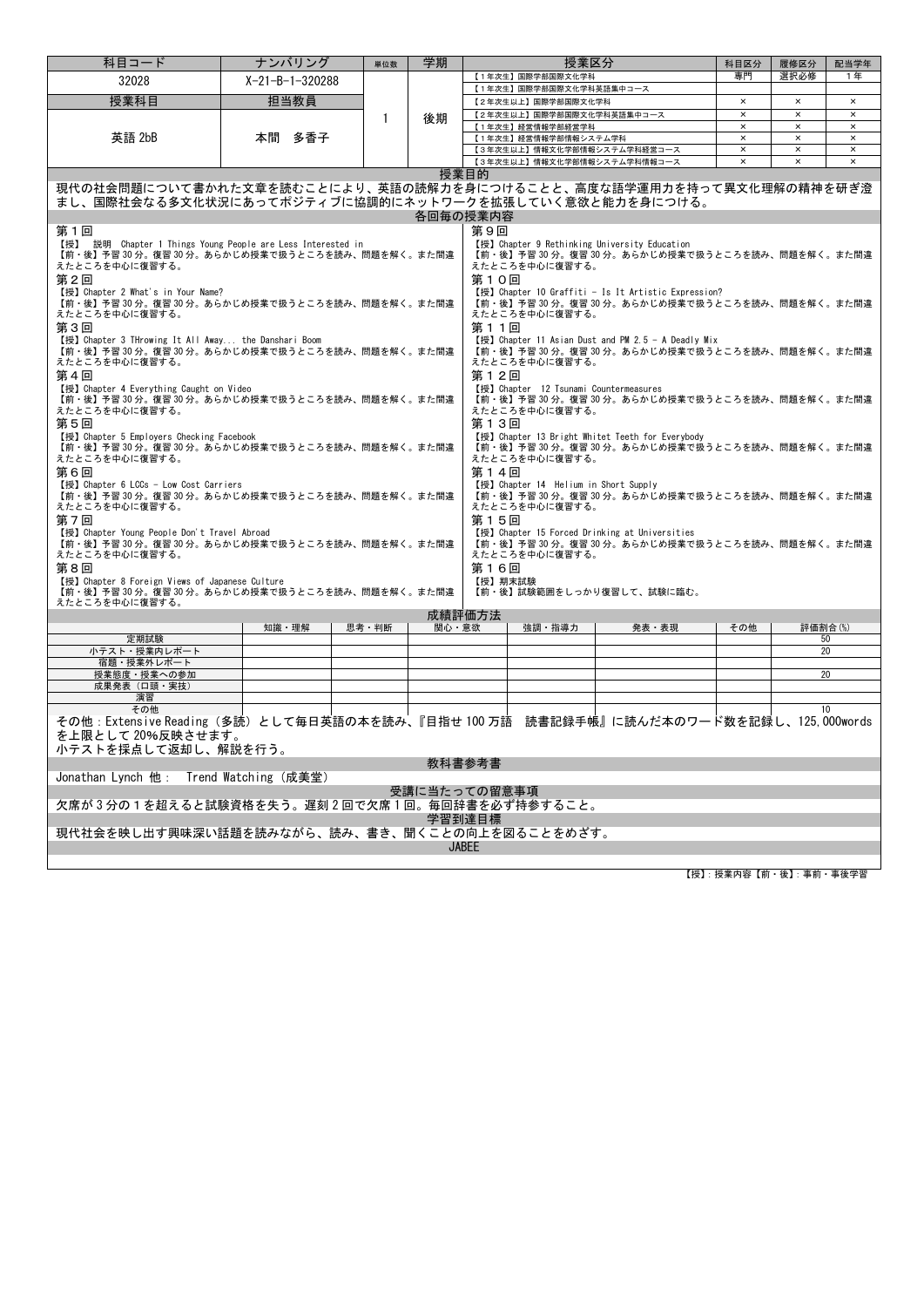| 科目コード                                                                                                                                                                                                                                                                                                                                                                                                                                                                                                                                                                                                                                                                                                                                                                                                                                                                                                                                                                                                                                                                                                                                                                                                                                                                                                                                                                                                                                                                         | ナンバリング          | 単位数                 | 学期              |        | 授業区分                                                       |                 | 科目区分           | 履修区分                      | 配当学年                |
|-------------------------------------------------------------------------------------------------------------------------------------------------------------------------------------------------------------------------------------------------------------------------------------------------------------------------------------------------------------------------------------------------------------------------------------------------------------------------------------------------------------------------------------------------------------------------------------------------------------------------------------------------------------------------------------------------------------------------------------------------------------------------------------------------------------------------------------------------------------------------------------------------------------------------------------------------------------------------------------------------------------------------------------------------------------------------------------------------------------------------------------------------------------------------------------------------------------------------------------------------------------------------------------------------------------------------------------------------------------------------------------------------------------------------------------------------------------------------------|-----------------|---------------------|-----------------|--------|------------------------------------------------------------|-----------------|----------------|---------------------------|---------------------|
| 32028                                                                                                                                                                                                                                                                                                                                                                                                                                                                                                                                                                                                                                                                                                                                                                                                                                                                                                                                                                                                                                                                                                                                                                                                                                                                                                                                                                                                                                                                         | X-21-B-1-320288 |                     |                 |        | 【1年次生】国際学部国際文化学科                                           |                 | 専門             | 選択必修                      | 1年                  |
| 授業科目                                                                                                                                                                                                                                                                                                                                                                                                                                                                                                                                                                                                                                                                                                                                                                                                                                                                                                                                                                                                                                                                                                                                                                                                                                                                                                                                                                                                                                                                          | 担当教員            |                     |                 |        | 【1年次生】国際学部国際文化学科英語集中コース<br>【2年次生以上】国際学部国際文化学科              |                 | $\times$       | $\times$                  | $\pmb{\times}$      |
|                                                                                                                                                                                                                                                                                                                                                                                                                                                                                                                                                                                                                                                                                                                                                                                                                                                                                                                                                                                                                                                                                                                                                                                                                                                                                                                                                                                                                                                                               |                 | 1                   | 後期              |        | 【2年次生以上】国際学部国際文化学科英語集中コース                                  |                 | $\times$       | $\times$                  | $\times$            |
|                                                                                                                                                                                                                                                                                                                                                                                                                                                                                                                                                                                                                                                                                                                                                                                                                                                                                                                                                                                                                                                                                                                                                                                                                                                                                                                                                                                                                                                                               |                 |                     |                 |        | 【1年次生】経営情報学部経営学科                                           |                 | ×              | $\boldsymbol{\mathsf{x}}$ | ×                   |
| 英語 2bC                                                                                                                                                                                                                                                                                                                                                                                                                                                                                                                                                                                                                                                                                                                                                                                                                                                                                                                                                                                                                                                                                                                                                                                                                                                                                                                                                                                                                                                                        | 泰子<br>佐藤        |                     |                 |        | 【1年次生】経営情報学部情報システム学科                                       |                 | $\pmb{\times}$ | $\times$<br>$\times$      | $\times$            |
|                                                                                                                                                                                                                                                                                                                                                                                                                                                                                                                                                                                                                                                                                                                                                                                                                                                                                                                                                                                                                                                                                                                                                                                                                                                                                                                                                                                                                                                                               |                 |                     |                 |        | 【3年次生以上】情報文化学部情報システム学科経営コース<br>【3年次生以上】情報文化学部情報システム学科情報コース |                 | ×<br>$\times$  | $\times$                  | ×<br>$\pmb{\times}$ |
| 授業目的<br>OVERVIEW & OBJECTIVES<br>Along with Media English 2 and Int'l Business Eng. 2, Reading 2 is a core course in the Intensive English Program. This course is for<br>those students looking for useful techniques for TOEIC and other English language tests. Needless to say, students have to become able<br>to study individually, not just in the classroom, in order to prepare for TOEIC test/Tourism English Proficiency Test/STEP (EIKEN). To<br>that end, students are expected to develop reading, listening, and speaking skills, as well as learn how to do so out of class.<br>This course also includes "Self-directed Learning" as a supplement to classroom learning. Through the course carried out as part of<br>this class, students also acquire the ability to take responsibility for their own studies. This experience in the course helps them<br>become proactive and autonomous language learners who are capable of effectively learning the foreign languages they choose as part of<br>basic education.<br>各回毎の授業内容<br>第9回<br>第1回<br>【授】 Introduction to course, text, and classroom management; self-introductions,<br>【授】Assessment & Feedback given formatively on the midterm test<br>conversations<br>【前·後】Read textbook lesson and do the exercises /Voab. Quiz<br>$[\hat{\mathfrak{m}} \cdot \hat{\mathfrak{G}}]$ Purchase the textbook / Start self-directed leaning / Read textbook lesson and<br>do the exercises<br>第2回<br>第10回 |                 |                     |                 |        |                                                            |                 |                |                           |                     |
| 【授】 Unit 1 (The Japan Times 1)<br>【授】Unit 7 (The Japan Times 4)<br>【前·後】 Read textbook lesson and do the exercises / Review for Unit 1/Voab. Quiz<br>【前·後】 Read textbook lesson and do the exercises / Review for Unit 7/Voab. Quiz<br>第3回<br>第11回<br>【授】 Unit 2<br>【授】Unit 8<br>$[\hat{\mathfrak{m}} \cdot \hat{\mathfrak{G}}]$ Read textbook lesson and do the exercises / Review for Unit 2/Voab. Quiz<br>【前·後】 Read textbook lesson and do the exercises / Review for Unit 8/Voab. Quiz<br>第4回<br>第12回<br>【授】Unit 9 & TED TALKS<br>【授】 Unit 3 (The Japan Times 2)<br>$[\hat{m} \cdot \hat{\mathcal{E}}]$ Read textbook lesson and do the exercises / Review for Unit 3/Voab. Quiz<br>【前·後】 Read textbook lesson and do the exercises / Review for Unit 9/Voab. Quiz<br>第5回<br>第13回<br>【授】 Unit 4<br>【授】Unit 10 & TED TALKS<br>$[\hat{m} \cdot \hat{\mathcal{E}}]$ Read textbook lesson and do the exercises / Review for Unit 4/Voab. Quiz<br>【前·後】 Read textbook lesson and do the exercises / Review for Unit 10/Voab. Quiz<br>第6回<br>第14回<br>【授】Unit 5 (The Japan Times 3)<br>【授】Presentation 1                                                                                                                                                                                                                                                                                                                                                                        |                 |                     |                 |        |                                                            |                 |                |                           |                     |
| 【前·後】 Read textbook lesson and do the exercises / Review for Unit 5 Voab. Quiz<br>【前·後】 Prepare for presentation / Prepare for the final test<br>第7回<br>第15回<br>【授】Unit 6<br>【授】Presentation 2<br>【前·後】 Read textbook lesson and do the exercises / Review for Unit 6/Voab. Quiz<br>【前·後】 Prepare for presentation / Prepare for the final test<br>第8回<br>第16回<br>【授】Mi-term test<br>【授】Final test<br>【前·後】 Get ready for the mid-term test<br>【前·後】Get ready for the final test/Assessment & Feedback given formatively on the final<br>test                                                                                                                                                                                                                                                                                                                                                                                                                                                                                                                                                                                                                                                                                                                                                                                                                                                                                                                                 |                 |                     |                 |        |                                                            |                 |                |                           |                     |
|                                                                                                                                                                                                                                                                                                                                                                                                                                                                                                                                                                                                                                                                                                                                                                                                                                                                                                                                                                                                                                                                                                                                                                                                                                                                                                                                                                                                                                                                               | 知識 理解           | 思考·判断               | 関心・意欲           | 成績評価方法 | 強調・指導力                                                     | 発表・表現           | その他            | 評価割合(%)                   |                     |
| 定期試験<br>小テスト・授業内レポート                                                                                                                                                                                                                                                                                                                                                                                                                                                                                                                                                                                                                                                                                                                                                                                                                                                                                                                                                                                                                                                                                                                                                                                                                                                                                                                                                                                                                                                          | ⊚<br>$^{\circ}$ | ⊚<br>⊚              | ⊚<br>⊚          |        |                                                            | ⊚<br>$^{\circ}$ |                | 30                        | 15                  |
| 宿題・授業外レポート                                                                                                                                                                                                                                                                                                                                                                                                                                                                                                                                                                                                                                                                                                                                                                                                                                                                                                                                                                                                                                                                                                                                                                                                                                                                                                                                                                                                                                                                    | $^{\circ}$      | ⊚                   | $^{\circ}$      |        |                                                            | $^{\circ}$      |                |                           | 15                  |
| 授業態度・授業への参加<br>成果発表(口頭・実技)                                                                                                                                                                                                                                                                                                                                                                                                                                                                                                                                                                                                                                                                                                                                                                                                                                                                                                                                                                                                                                                                                                                                                                                                                                                                                                                                                                                                                                                    | ⊚<br>$^{\circ}$ | ⊚<br>$\circledcirc$ | ⊚<br>$^{\circ}$ |        | ⊚                                                          | ⊚<br>$^{\circ}$ |                | 20                        | 10                  |
| 演習                                                                                                                                                                                                                                                                                                                                                                                                                                                                                                                                                                                                                                                                                                                                                                                                                                                                                                                                                                                                                                                                                                                                                                                                                                                                                                                                                                                                                                                                            |                 |                     |                 |        |                                                            |                 |                |                           |                     |
| その他<br>Notes:<br>1) Please keep in mind that this is a 1-credit class that meets once a week. Accordingly, you will be expected to spend about 1.5-2 hours<br>a week outside of class to prepare assignments and reviews.<br>2) The syllabus and course calendar are subject to change.<br>3) The detailed information about a "Learning Portfolio" will be introduced in the first class<br>4) Interactive written comments between a student and a lecturer are listed on a FEEDBACK SHEET as part of the portfolio.<br>imerably the additional criterion (10%), students who passed/got the following certificates: 2nd grade of EIKEN, or higher/600 points TOEIC,<br>or higher/2nd or 3rd grade of TOURISM ENGLISH PROFICIENCY TEST are added to the comprehensive evaluation.<br>教科書参考書                                                                                                                                                                                                                                                                                                                                                                                                                                                                                                                                                                                                                                                                                 |                 |                     |                 |        |                                                            |                 |                |                           |                     |
| 1. The textbook will be announced on the first day of class.<br>2. Students are provided with photocopiable materials for vocabulary & grammar quizzes.<br>3. They must bring to class a textbook. EVERGREEN that they used in BE.                                                                                                                                                                                                                                                                                                                                                                                                                                                                                                                                                                                                                                                                                                                                                                                                                                                                                                                                                                                                                                                                                                                                                                                                                                            |                 |                     |                 |        |                                                            |                 |                |                           |                     |
| 受講に当たっての留意事項<br>EXPECTATIONS:<br>Attendance is very important. Students must attend 90% of all classes. Only personal or family emergencies and medical care are recognized<br>as legitimate absences; otherwise, students are expected to attend classes. All the language courses at NUIS require students'<br>participation in every class. Therefore, late arrivals are not tolerated. "2" late arrivals are equal to "1" absence.<br>XOffice hours will be announced in the first class.<br>Prep courses for all of the tests including EIKEN (STEP), TOEIC; Tourism English Proficiency English will be given to all students in<br>this course. All of the students who have not taken/passed 2nd grade of EIKEN before should be required to pass it, and those who have<br>passed it before should be required to pass pre1st-grade or higher by the end of 2nd the semester.<br>EXPECTED WORK OUTSIDE OF CLASS:<br>1. To prepare for the listening comprehension and dictation tests on weekly basis<br>2. To complete weekly assignments<br>3. To review the lesson<br>学習到達目標<br>On completion of this course, students should be able to:                                                                                                                                                                                                                                                                                                                         |                 |                     |                 |        |                                                            |                 |                |                           |                     |
| 1. become familiar with the format of the TOEIC test<br>2. increase your overall TOEIC score<br>3. develop confidence and appropriate strategies for test taking<br>4. develop language skills covered in each section of the test<br>5. be able to approach each section of the test with appropriate test taking strategies                                                                                                                                                                                                                                                                                                                                                                                                                                                                                                                                                                                                                                                                                                                                                                                                                                                                                                                                                                                                                                                                                                                                                 |                 |                     |                 |        |                                                            |                 |                |                           |                     |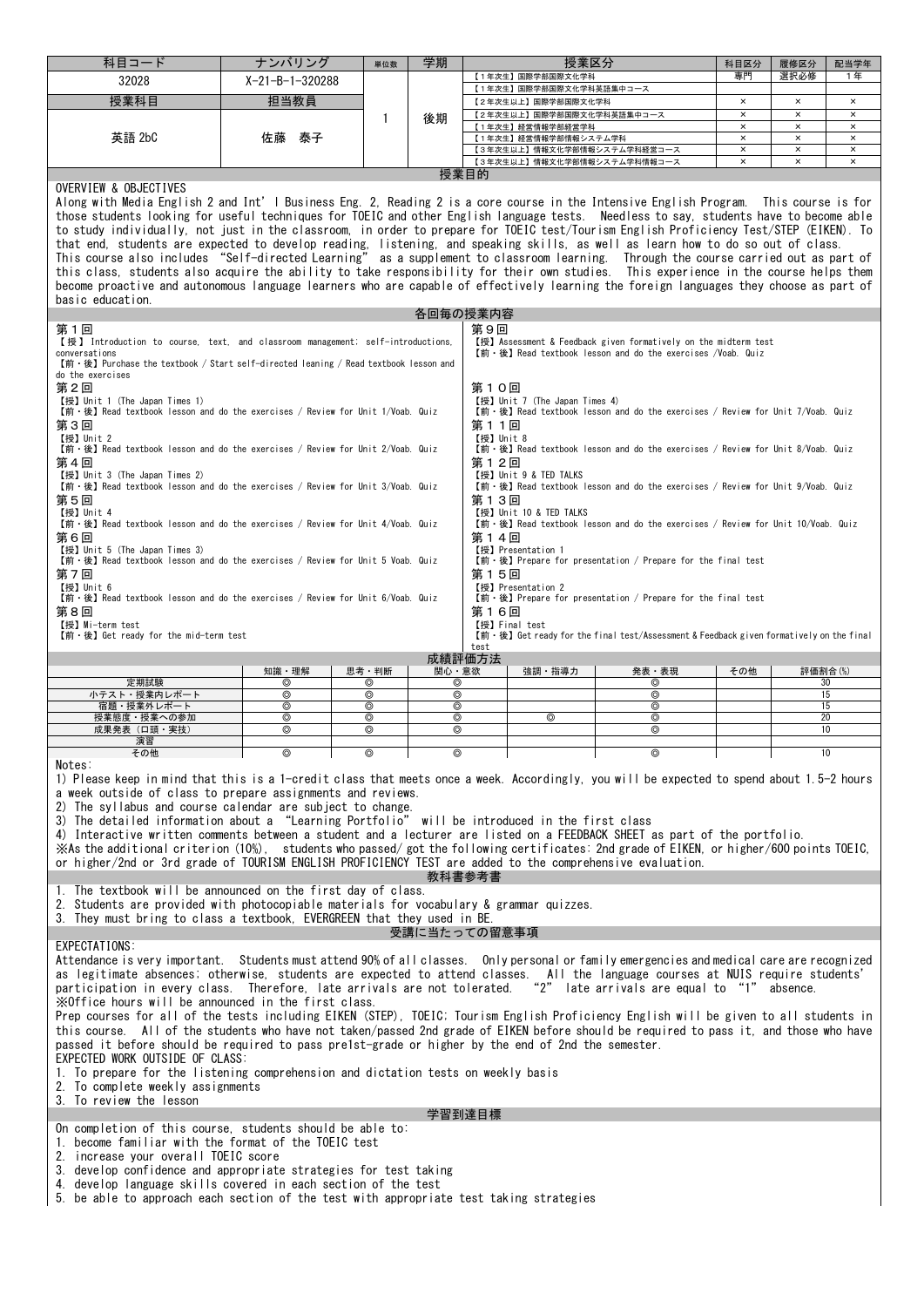6. use appropriate strategies to expand their vocabulary for the test

7. submit a portfolio to the lecturer for assessment. 8. pass / get the following certificates: 2nd grade of EIKEN, or higher/600 points TOEIC, or higher/2nd or 3rd grade of TOURISM ENGLISH PROFICIENCY TEST.